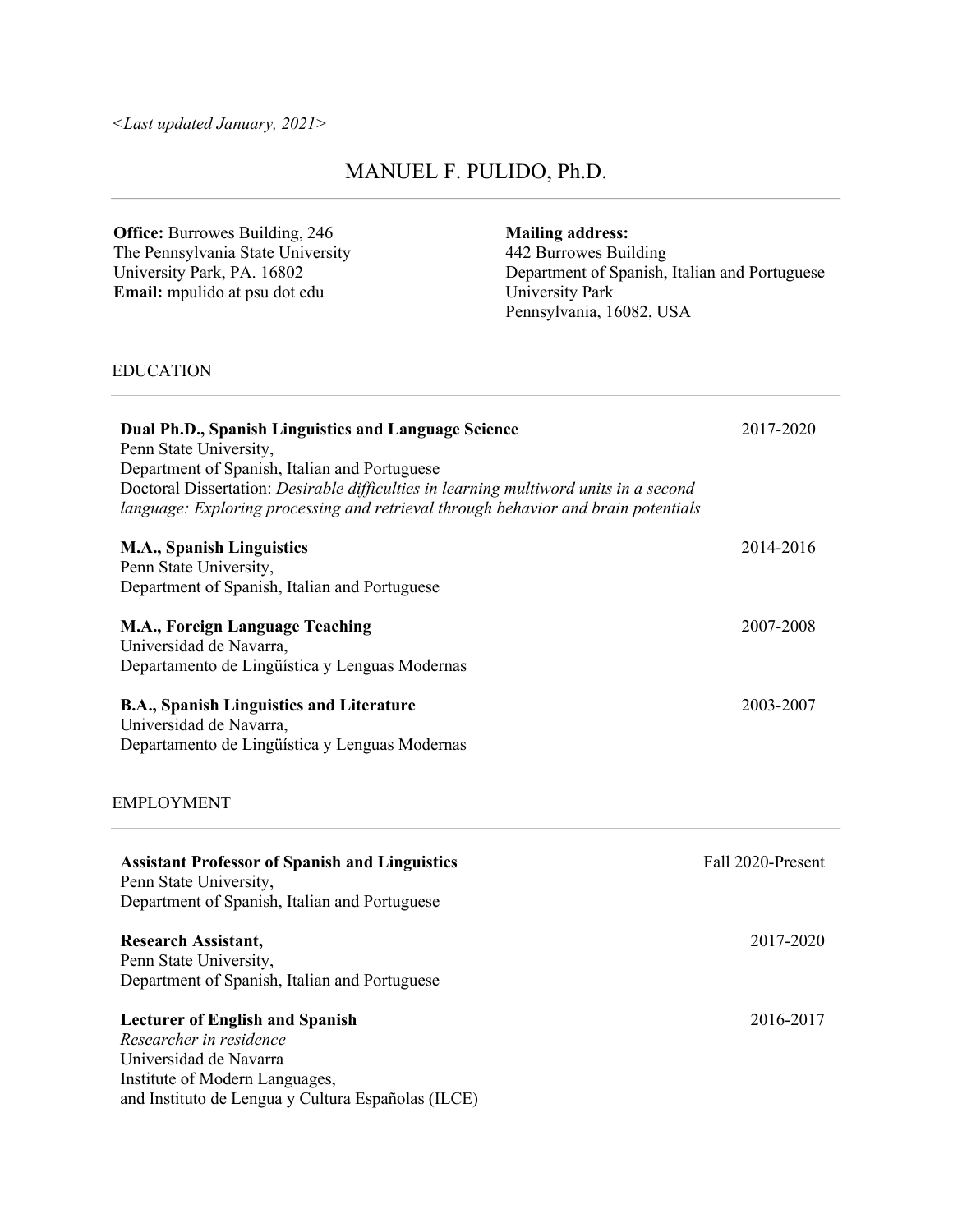| <b>Teaching Assistant,</b>                                                            | 2015-2016   |
|---------------------------------------------------------------------------------------|-------------|
| Penn State University,<br>Department of Spanish, Italian and Portuguese               |             |
|                                                                                       |             |
| <b>Lecturer of English,</b>                                                           | 2010-2014   |
| UNED (Universidad Nacional de Educación a Distancia),                                 |             |
| Centro Universitario de Idiomas Distancia (CUID)                                      |             |
| Blended-Learning English Courses for adults (Advanced level Coordinator)              |             |
| <b>Lecturer of English and Spanish,</b>                                               | 2009-2014   |
| Universidad de Navarra                                                                |             |
| Institute of Modern Languages,                                                        |             |
| and Instituto de Lengua y Cultura Españolas (ILCE)                                    |             |
| <b>AWARDS AND FUNDING</b>                                                             |             |
|                                                                                       |             |
| <b>Outstanding Ph.D. Student Award</b>                                                | Spring 2020 |
| A distinction awarded to one student by the Department of Spanish,                    |             |
| Italian and Portuguese at Penn State                                                  |             |
| <b>Sparks Fellowship</b>                                                              | Fall 2019   |
| A semester-long graduate student fellowship to support                                |             |
| dissertation writing awarded by the College of Liberal Arts at Penn State             |             |
| <b>US National Science Foundation Dissertation Improvement Award</b>                  | Fall 2018   |
| A \$13,610 grant to fund doctoral research                                            |             |
| <b>Language Learning Journal Dissertation Grant</b>                                   | Summer 2018 |
| A \$2,000 grant to fund doctoral research                                             |             |
| <b>RGSO Dissertation Support Competition Award</b>                                    | Spring 2018 |
| A \$2,000 scholarship awarded by the College of Liberal Arts at Penn State            |             |
| LeClaire (Lee) B. Watts Endowed Graduate Scholarship in Romance                       | Spring 2018 |
| <b>Languages</b>                                                                      |             |
| A \$1,000 scholarship awarded to a nominated graduate student                         |             |
| <b>Adele Miccio Memorial Travel Award</b>                                             | Spring 2018 |
| A \$1,000 travel award to visit Dr. Stefanie Wulff's lab at the University of Florida |             |
| <b>External Funding Incentive Award</b>                                               | Spring 2018 |
| A \$500 scholarship awarded by the College of Liberal Arts at Penn State              |             |
| <b>NSF PIRE Fellowship - PSU Matching Funds</b>                                       | Spring 2016 |
| National Science Foundation, Partnerships for International Research &                |             |
| Education Travel Grant Visiting Scholar at the University of Granada for 8 weeks      |             |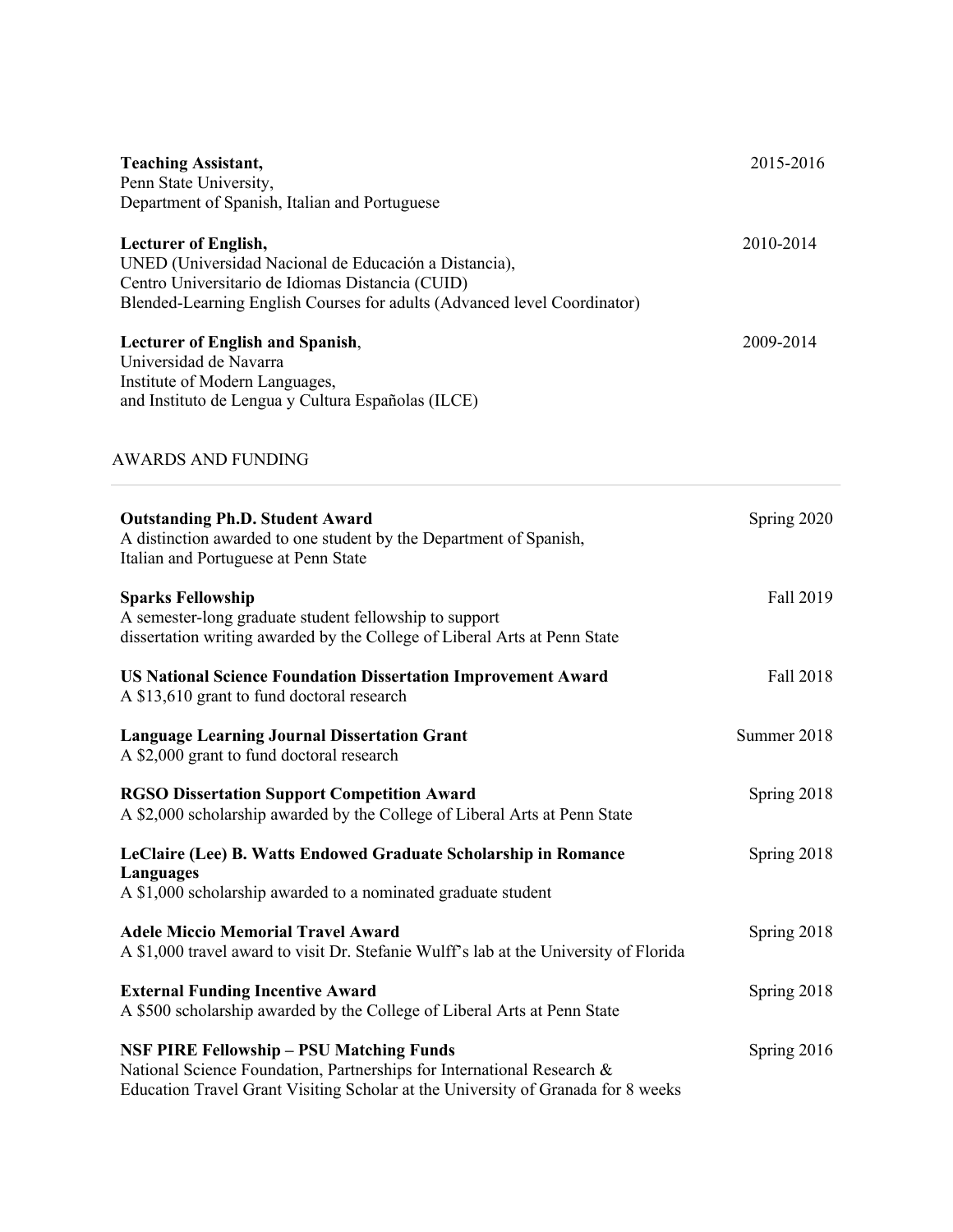#### PUBLICATIONS

Pulido, Manuel F. (forthcoming). Remapping variable subject position in Spanish intransitives: A proposal for functionally defined categories in motion verbs*. Spanish in Context, 18.2.* 

Pulido, Manuel F. (2021). Individual chunking ability predicts efficient or shallow L2 processing: Eye- tracking evidence from multiword units in relative clauses. *Frontiers in Psychology, 11,* 4004*.*  <https://doi.org/10.3389/fpsyg.2020.607621>

Pulido, Manuel F. (2021). Native language inhibition predicts more successful second language learning: Evidence of two ERP pathways during learning. *Neuropsychologia. 152,* 107732. <https://doi.org/10.1016/j.neuropsychologia.2020.107732>

Pulido, Manuel F., & Paola E. Dussias (2020). Desirable difficulties while learning collocations in a  second language: Conditions that induce L1 interference improve learning. *Bilingualism: Language and Cognition, 23*(3), 652-667.<https://doi.org/10.1017/S1366728919000622>

Pulido, Manuel F. & Paola E. Dussias (2019). The Neural Correlates of Conflict Detection and Resolution During Multiword Lexical Selection: Evidence from Bilinguals and Monolinguals. *Brain Sciences, 9*, 110.<https://doi.org/10.3390/brainsci9050110>

 Paola E. Dussias, Anne L. Beatty-Martínez, Michael A. Johns, **Manuel F. Pulido** (2019). "Sentence Processing in Monolingual and Bilingual Speakers", *Oxford Bibliographies*, Oxford University Press <https://doi.org/10.1093/OBO/9780199772810-0231>

Pulido-Azpíroz, Manuel F. (2014). ¿Qué textos deben aprender a escribir los estudiantes de humanidades? Estudio piloto para una tipología textual [What texts do Liberal Arts students need to learn how to write? A pilot study for a genre typology], in *MarcoELE*. *Tendencias Actuales en la Investigación de ELE, 18*, 85-99

MANUSCRIPTS UNDER REVIEW

Pulido, Manuel F. & Paola E. Dussias (under review). Immersion experience in a second language collocations. trumps the cross-language congruency effect: Evidence from eye movements during reading of

collocations.<br>López-Beltrán, Priscila, **Manuel F. Pulido,** Paola E. Dussias and Morten H. Christiansen (under review). Individual differences in chunking ability predict native-like second language processing: Evidence from Spanish gender agreement.

MANUSCRIPTS IN PREPARATION

 **Pulido, Manuel F.** (in preparation). Why are multiword units hard to acquire for late L2 learners? Insights from cognitive science on adult processing and encoding.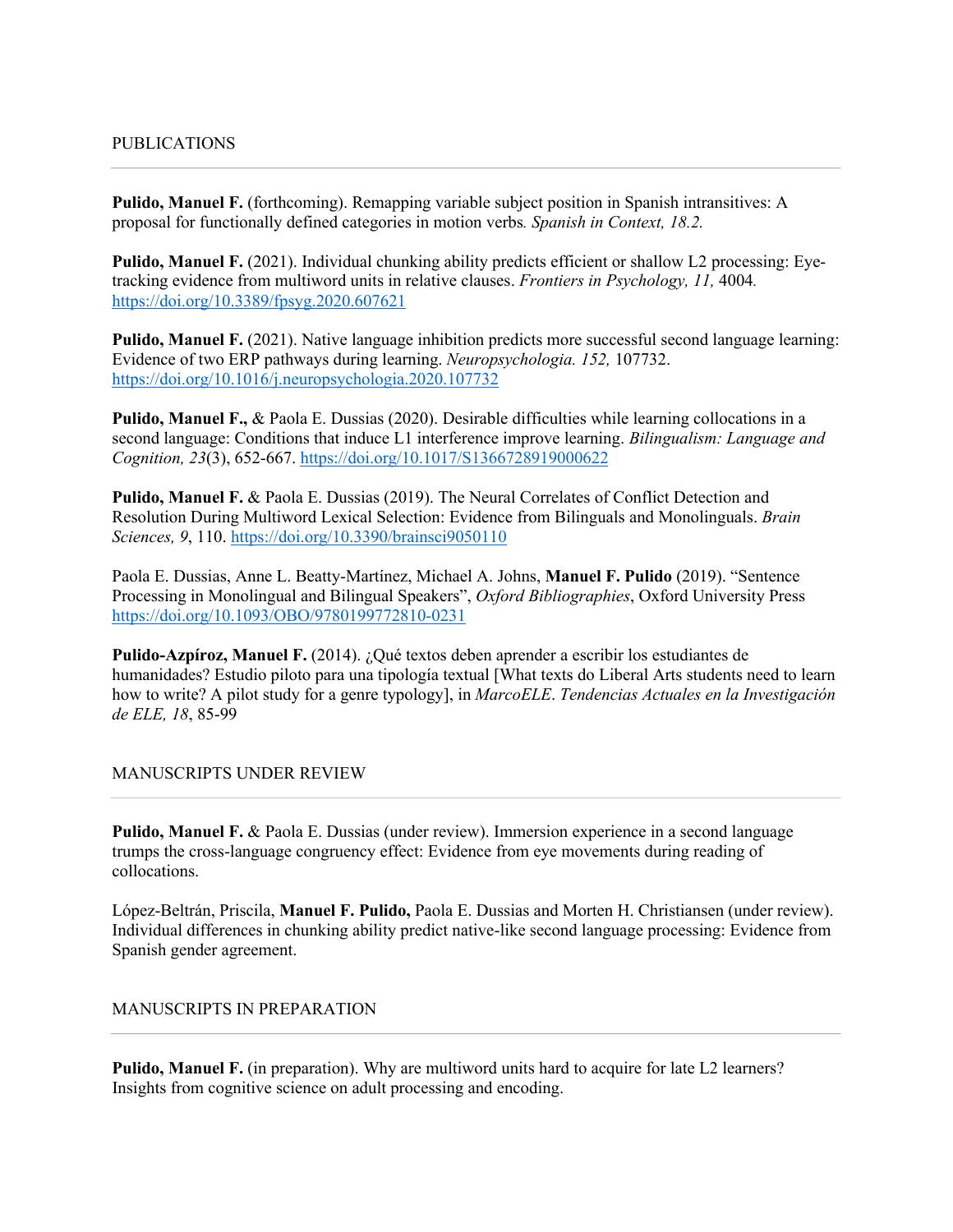Pulido, Manuel F. (in preparation). Transfer-of-training effects in the second language lexicon: Skills against interference in lexical retrieval in multiword units.

**Pulido, Manuel F.** (in preparation). When does the N400 indicate semantic access and when integration? Dissociating predictability and plausibility through multiword units.

Pulido, Manuel F. (in preparation). From learning L1-L2 incongruent collocations to understanding constructions: Rapid generalization in second language constructions is mediated by the native language.

#### INVITED TALKS and WORKSHOPS

 Pulido, M. F. (2021). Exploring desirable difficulties in second language learning through multiword units. Special session on "Desirable difficulties". Bilingualism, Mind, and Brain Lab, UC Irvine. January 11 [online presentation]

 Pulido, M. F. (2020). Connecting practice conditions, neurophysiology and learning: training native language inhibition improves L2 lexical retrieval. Bilingualism, Mind, and Brain Lab, UC Irvine. April 18 [online presentation]

 Pulido, M. F. (2020). Exploring desirable difficulties in second language learning through behavior and brain potentials. Department of Spanish and Portuguese. University of Colorado, Boulder. February 11.

 Pulido, M. F. (2018). Networking opportunities for graduate students in Language Science. LING 522, Penn State. October 3.

 Pulido, M. F. (2018). When harder means faster and better: Desirable difficulties in learning of L1-L2 incongruent collocations. Center for Language Science. Penn State. August 31.

 Pulido, M. F. (2018). Shoot the target… or the movie? Resolving conflict during processing and learning of L1-L2 incongruent collocations: A behavioral and ERP investigation. Department of Psychology. University of California at Riverside. April 17.

 Pulido, M. F. (2018). Processing and learning of L1-L2 incongruent collocations: A behavioral and Event Related Potential study. Department of Linguistics. University of Florida. April 12.

 Pulido-Azpíroz, M. (2017), Cuando la L1 interfiere en el aprendizaje de colocaciones en L2: ¿se puede entrenar para inhibir la L1? [When the L1 interferes during learning of L2 collocations: Can L1 inhibition be trained?]. ILCE Global Invited Speaker Series. Universidad de Navarra, Spain. Feb. 2017.

 Pulido-Azpíroz, M. F. (2016). The role of the L1 in the formation of collocational links in the L2 lexicon: Exploring facilitation and interference through ERPs. The Mind, Brain and Behavior Research Center. University of Granada. May 31.

#### PEER-REVIEWED CONFERENCE PAPER PRESENTATIONS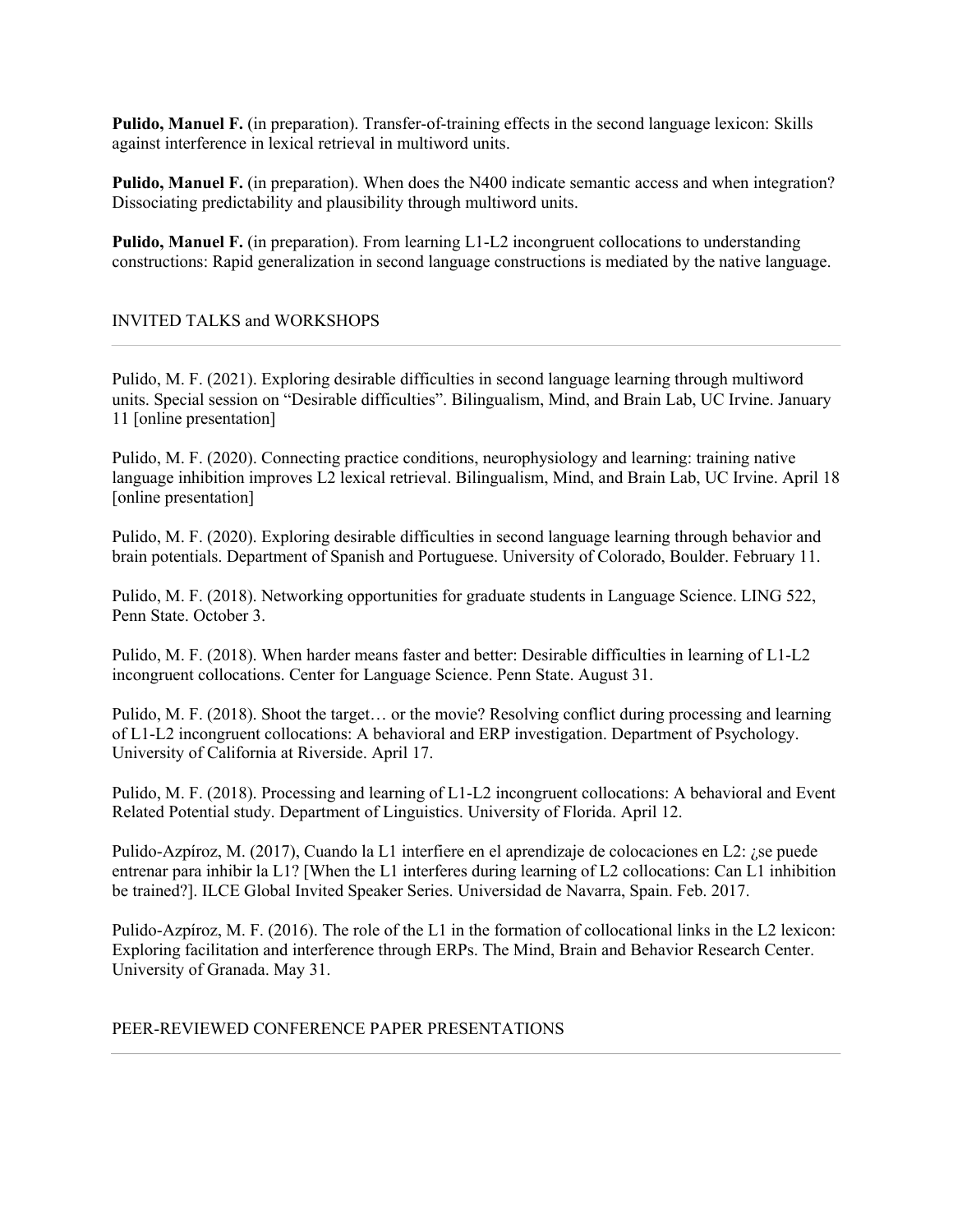Pulido, Manuel F. & P. Dussias (2020-2021\*). Practice conditions that enable learning: brain potentials Barcelona, Spain. July 1-4. \*Postponed until 2021 due to COVID-19. reveal native language inhibition during learning of L2 multiword units. EUROSLA 2020-2021.

 Pulido, Manuel F. & P. Dussias (2019). Native speakers show semantically based generalization during processing of novel phrases: Evidence from judgements and brain potentials. 60th Meeting of the Psychonomic Society. Montréal, Canada. Nov. 14-17.

 Pulido, Manuel F. & P. Dussias (2019). From collocations to constructions in a second language: Behavioral and ERP evidence of generalization in non-native Spanish comprehenders. Hispanic Linguistics Symposium. El Paso, TX, USA. Oct. 24-26.

 Pulido-Azpíroz, Manuel F. & P. Dussias (2018). Learning in the face of interference: Training native language regulation improves recall of second language specific word combinations. International Conference on Learning and Memory 2018. UC Irvine, USA. April 18-22.

 Pulido-Azpíroz, Manuel F. & P. Dussias (2017). When language learning is (also) about language regulation: Training native language inhibition improves learning of L1-L2 incongruent collocations. Second Language Research Forum. Ohio State University, USA. Oct. 12-15.

 Pulido-Azpíroz, Manuel F. & P. Dussias (2017). Bilinguals show inhibition of implicit L1 interference during processing of L2 collocations: Evidence from Event Related Potentials. 11th International Symposium on Bilingualism. University of Limerick, Ireland. June 11-15.

 Pulido-Azpíroz, Manuel F (2017). Are unaccusatives a homogeneous class? Patterns of subject position in Spanish unaccusatives are motivated by function and weight factors. 9<sup>th</sup> International Conference on Language Variation in Europe (ICLaVE). University of Málaga, Spain. June 6-9.

 Pulido-Azpíroz, M. (2016), Subject position is constrained by (in)direct object accessibility in conversational Spanish. Sociolinguistics Symposium 21. Universidad de Murcia, Spain. June 15-20.

 Pulido-Azpíroz, M. (2016), Unaccusatives That Misbehave: Patterns of Subject Position Motivated by Function and Weight Factors. 8<sup>th</sup> International Workshop on Spanish Sociolinguistics. University of Puerto Rico, USA. April 13-16.

 Pulido-Azpíroz, M. (2015), Variation in Preposition Use as an Indicator of Lexical-Syntactic Integration in Spanish-English Bilingual Children. Hispanic Linguistics Symposium. University of Illinois at Urbana-Champaign, USA. Sept. 24-27.

 Pulido-Azpíroz, M. (2013), Implicaciones de la tradición discursiva en español para la alfabetización académica en ELE [Implications of the conventions in written Spanish for teaching L2-Spanish academic writing], XXVIII Congreso Internacional de la Asociación de Jóvenes Lingüistas. Universidad de Navarra, Spain. Oct. 16-18.

### POSTER PRESENTATIONS

 López-Beltrán, Priscila, Manuel F. Pulido, Paola E. Dussias, Morten H. Christiansen (2019). Investigating El Paso, TX, USA. Oct. 24-26. the Effect of Chunking Ability in Adult Second Language Processing. Hispanic Linguistics Symposium.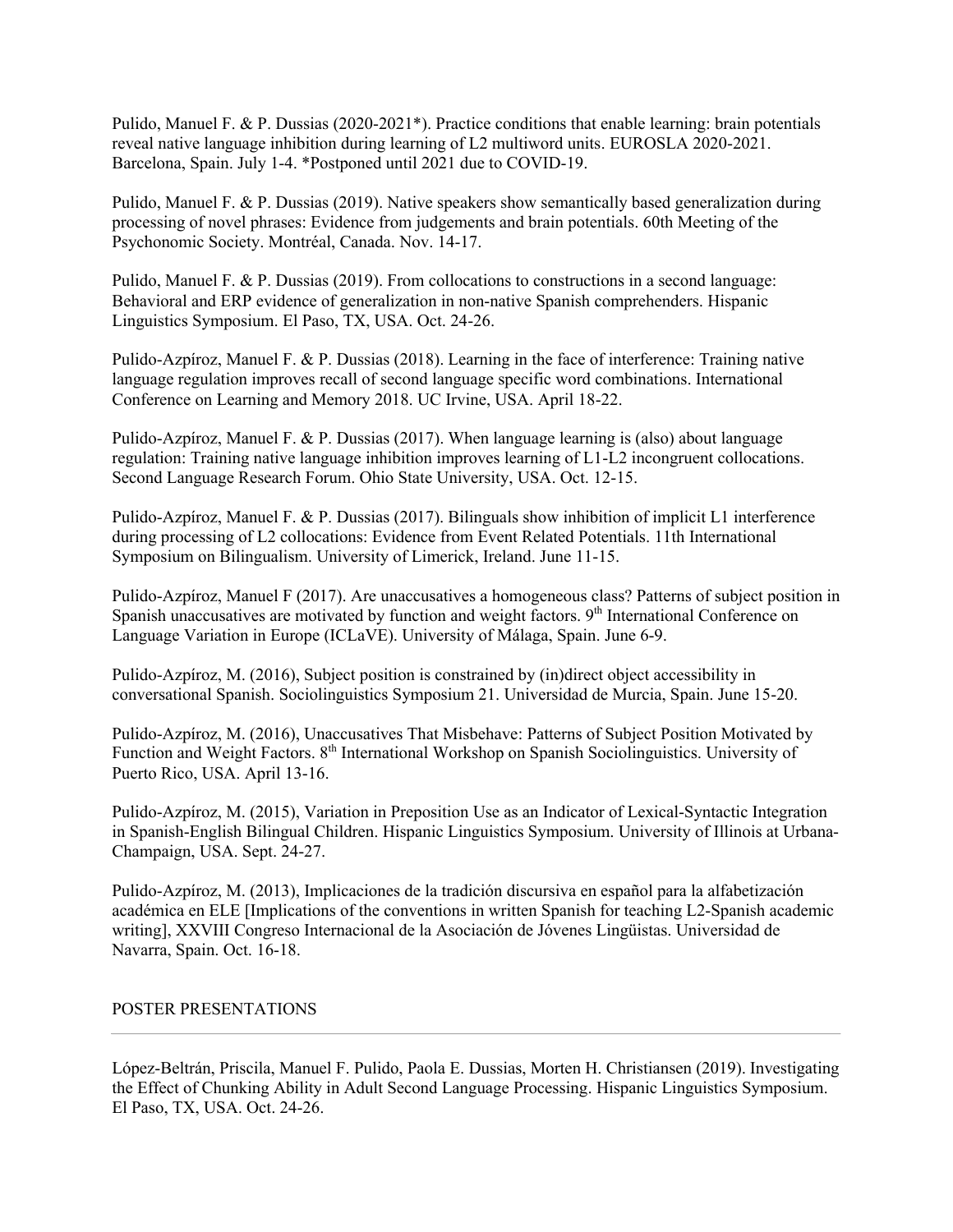Pulido-Azpíroz, M. & P. Dussias (2018). When Language Learning Is Also About Native Language Regulation: Training Native Language Inhibition Improves Learning of L2 Word Combinations. International Conference on Learning and Memory 2018. UC Irvine, USA. April 18-22.

 Pulido-Azpíroz, M. & P. Dussias (2016). The role of the L1 during processing of collocational links in the L2 lexicon: Exploring facilitation and interference through ERPs.  $57<sup>th</sup>$  Meeting of the Psychonomic Society. Boston, USA. Nov. 17-20.

 Navarro-Torres, C. & M. Pulido-Azpíroz. (2016), The Use of Spanish Adjectives in Attributive Constructions: A Corpus Study of Puerto Rican Spanish. 8<sup>th</sup> International Workshop on Spanish Sociolinguistics. University of Puerto Rico, USA. April. 13-16

#### TEACHING EXPERIENCE

| <b>Penn State University</b>                                                   |             |
|--------------------------------------------------------------------------------|-------------|
| Trends and Topics in Second Language Acquisition (SPAN 597)                    | Spring 2021 |
| Spanish in the U.S. (SPAN 315N / LTNST 315N)                                   | Spring 2021 |
| Facts and Myths about Learning Spanish (SPAN 497)                              | Fall 2020   |
| How Languages Are Learned (SPAN 417)                                           | Spring 2020 |
| Introduction to Spanish Linguistics (SPAN 215, Teaching Assistant)             | 2015-2016   |
| Intermediate Spanish (SPAN 003)                                                | 2015        |
| Universidad de Navarra                                                         |             |
| Teacher Instruction (M.A. level)                                               | 2014        |
| Writing and selecting materials at the intermediate level                      | 2013-2014   |
| (M.A. in MUP/Foreign Language Teaching; Course Module, 1 Credit)               | 2013-2014   |
| Spanish as a Foreign Language                                                  | 2016-2017   |
| Spanish in the community (Civic engagement course)                             | 2016-2017   |
| Writing Skills, Intermediate Level (Expresión Escrita en Español, $B1 - B2T$ ) | 2009-2014   |
| Academic Writing, Upper-Intermediate (Redacción en Español, B2 - C1)           | 2009-2014   |
| Introduction to Translation (English-Spanish) (Introducción a la Traducción)   | 2009-2014   |
| Spanish Grammar, Intermediate (Español B1, Teaching Assistant)                 | 2007        |
| Summer courses (Cursos Intensivos: A2, B1, B2, Teaching Assistant)             | 2007        |
| English as a Foreign Language                                                  |             |
| English for Psychology (B1-B2)                                                 | 2016        |
| General English, Beginner (A1, Level Coordinator)                              | 2009-2014   |
| General English, Pre-Intermediate (A2)                                         | 2009-2014   |
| General English, Intermediate (B1)                                             | 2014        |
| FCE Exam preparation courses (B2)                                              | 2013        |
| Scientific English for Nursing (B1)                                            | 2013        |
| English at the workplace $(A2)$                                                | 2012-2013   |
| Universidad Nacional de Educación a Distancia – Pamplona                       |             |

<sup>2010-2014</sup> 

 *<sup>1</sup>* Levels of the Common European Framework of Reference for Languages (A1, A2, B1, B2, C1, C2)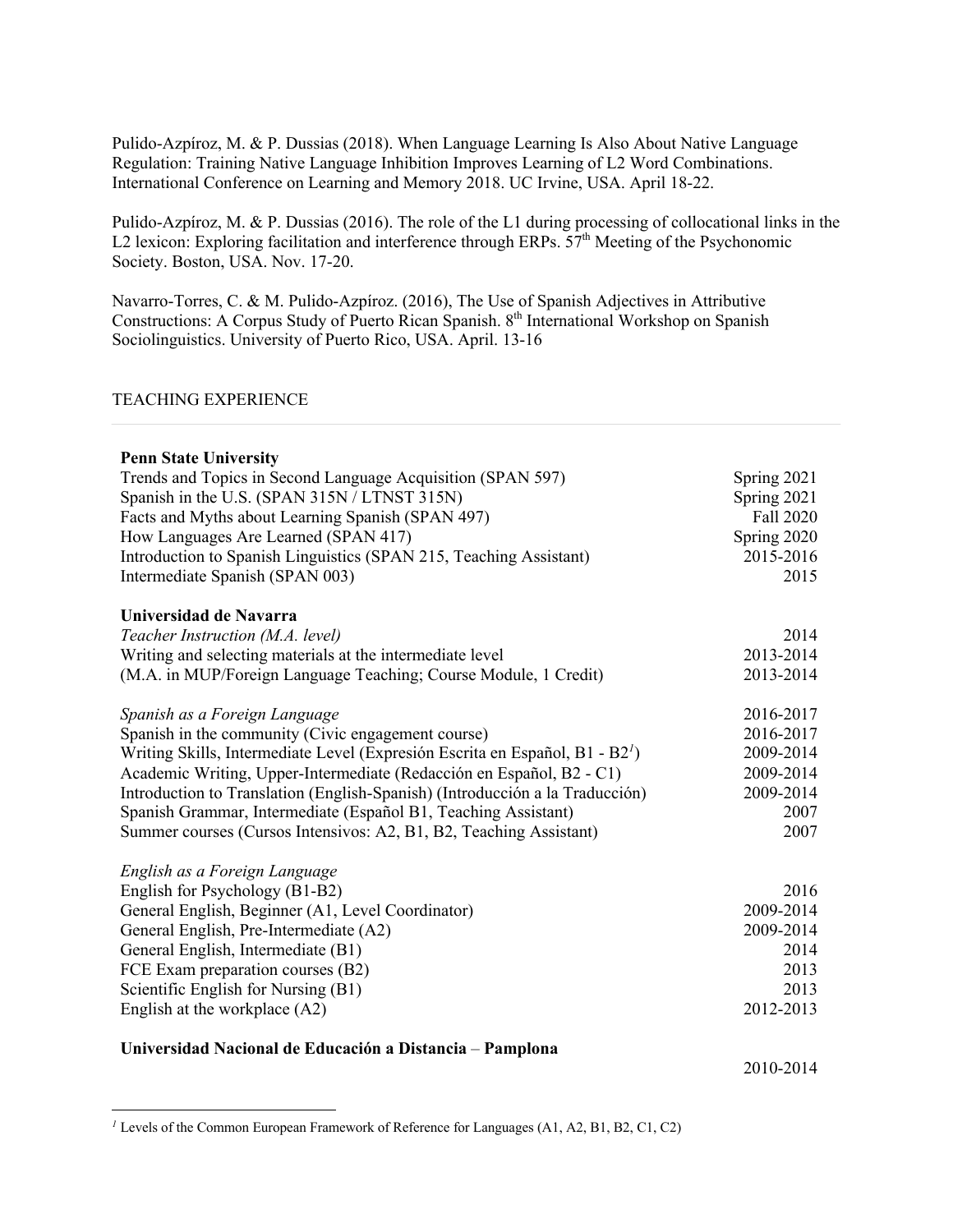| Blended-Learning Course, Upper-Intermediate (Inglés Avanzado, Level B2<br>Coordinator)                                                                         |              |  |
|----------------------------------------------------------------------------------------------------------------------------------------------------------------|--------------|--|
| <b>University of North Carolina - Chapel Hill</b><br>Intermediate Spanish I (SPAN 203, Teaching Fellow)<br>Intermediate Spanish II (SPAN 204, Teaching Fellow) | 2009<br>2008 |  |
| SERVICE & ORGANIZATION MEMBERSHIP                                                                                                                              |              |  |
| Spanish, Italian and Portuguese Graduate Student Association (Penn State)<br>Treasurer                                                                         | 2018-2019    |  |
| Young Scholar Speaker Series, Center for Language Science (Penn State)<br><b>Organizing Committee</b>                                                          | 2016-2018    |  |
| Penn State Undergraduate Conference in Linguistics (PSUxLING)<br>Organizing Committee (Abstract Review, E-mail communication)                                  | 2015-2018    |  |

### MEMBER OF DOCTORAL DISSERTATION COMMITTEES (SELECTED)

Gabriela Puscama, Department of Spanish, Italian and Portuguese, ongoing

#### AD HOC REVIEWER

 *Corpus Linguistics and Linguistic Theory Language Variation and Change Applied Psycholinguistics Brain Research Second Language Research* 

### AFFILIATIONS

University of Florida Corpus Linguistics Lab 2018-present

 Bilingualism Matters – Penn State Chapter 2018-present Outreach organization

## EDUCATIONAL INNOVATION PROJECTS

 **Universidad de Navarra** 2013-2014 *Project Director*